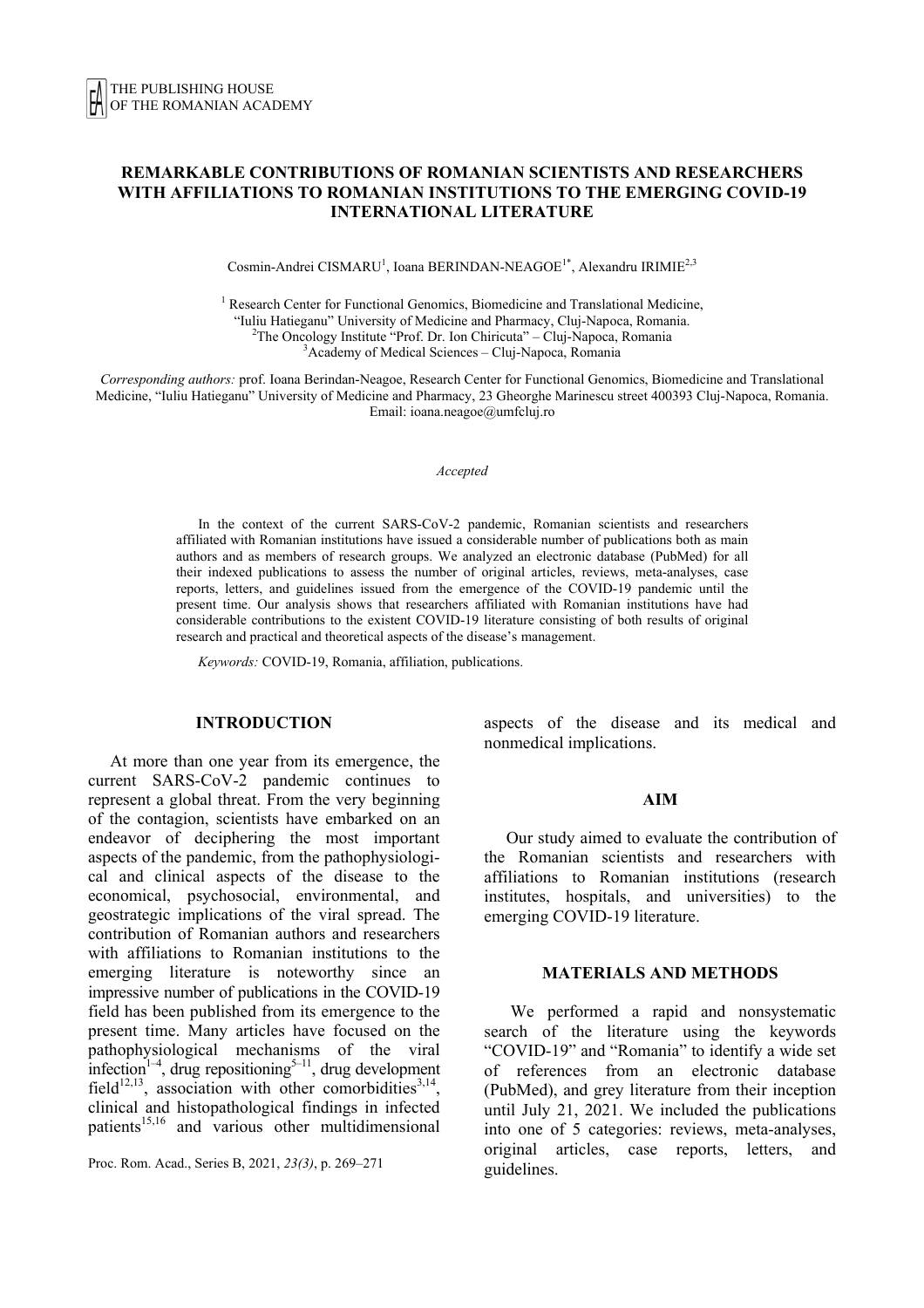

Figure 1. Distribution by type of publication of COVID-19 articles issued by authors with affiliations to Romanian institutions from their inception until July 21, 2021.

# **RESULTS**

 The search returned 2171 publications which were further analyzed for a list of authors, affiliations, and type of publication. Among all the titles, 492 articles had Romanian authors and authors with affiliations to Romanian institutions (research institutes, hospitals, and universities). Regarding the distribution by publication type, 46% (n=231) where reviews,  $36\%$  (n=180) original articles,  $8\%$  (n=39) case reports,  $4\%$  (n=21) guidelines, 3% (n=13) meta-analyses and 2% (n=8) letters (Fig. 1). Studies were mainly focused on the physiopathological mechanisms of the viral infection, drug repurposing, mathematical models of the viral dynamics, effects of the viral infection on patients with preexistent comorbidities, guidelines and position papers of professional medical associations, surveys on the psychosocial implications of lockdown measures and reports on the clinical aspects of specific cases or series of patients infected by the virus, although multiple other areas of the field were widely addressed.

## **CONCLUSIONS**

 Our analysis showed that Romanian authors have been actively involved in the generation of research data for the emerging COVID-19 literature with a considerable contribution to the existent publications, both with original research results and with practical and theoretical aspects. This only reflects part of the real extent of the entire contribution since many publications authored by Romanian scientists or researchers with affiliations to Romanian institutions are indexed in databases other than PubMed and are continuously emerging.

*Acknowledgments*: We thank the members of our research facility, both past, and present, for